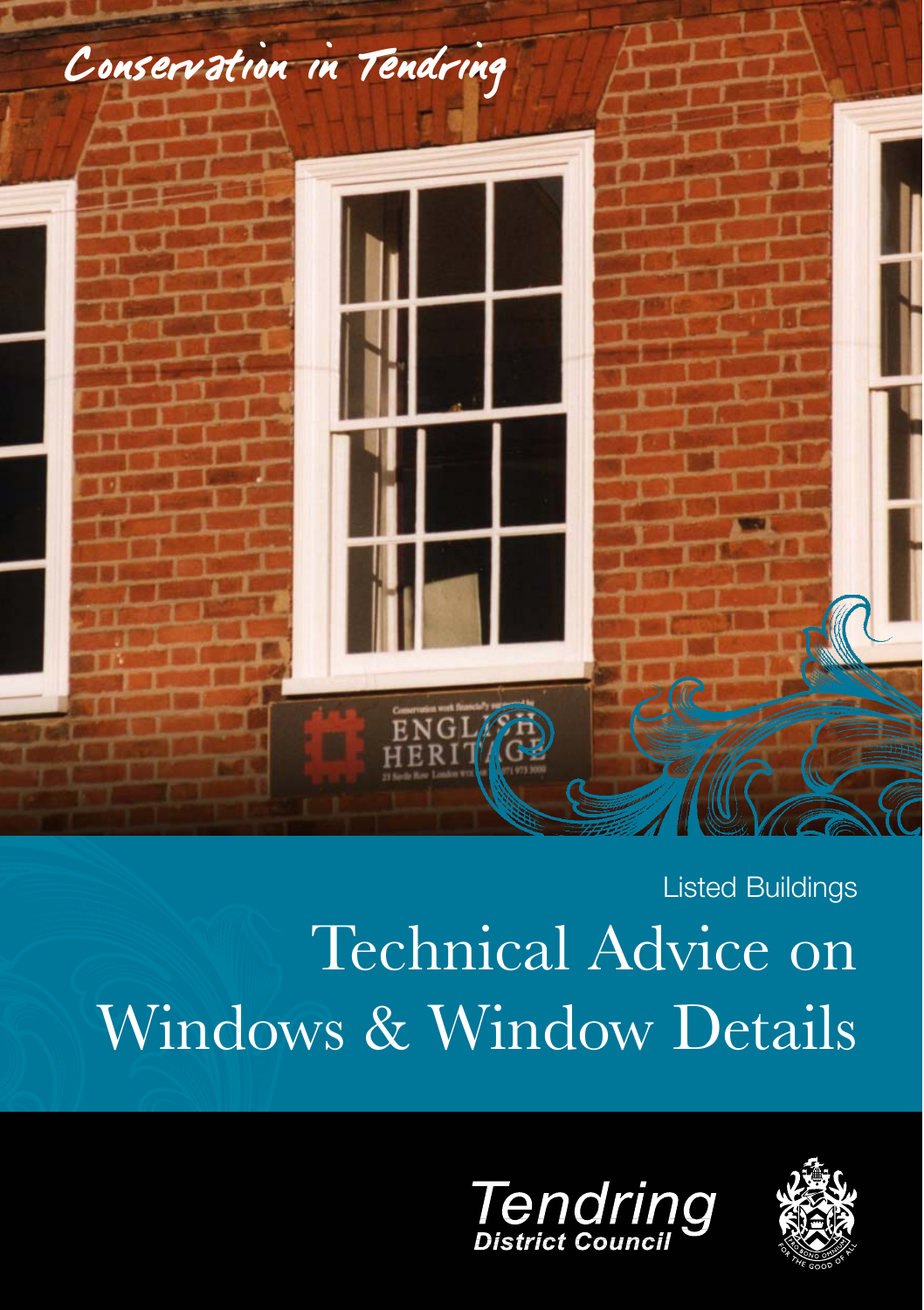

This advice is provided to guide those preparing applications for planning permission and/or Listed Building Consent. More general advice on both Listed Buildings and buildings in Conservation Areas can be found in the two advisory Leaflets which are related to this series of publications.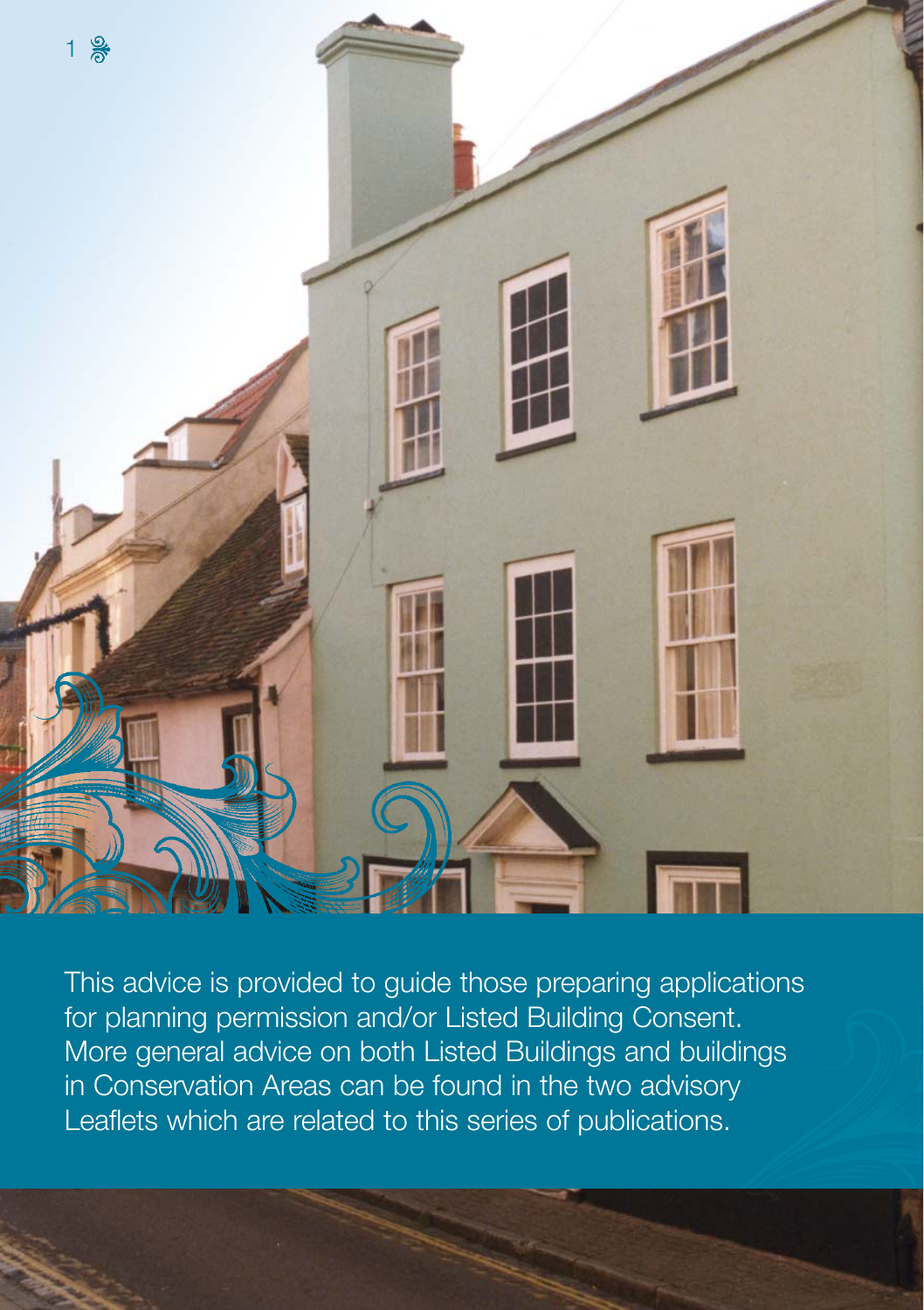#### Introduction **1**

Windows are an important feature of any Listed Building and they comprise a very significent part of the building's history. They are the single element which most serves to establish the character of the building. Traditional, historic windows are such an important part of a Listed Building's fabric that they should always be retained and repaired rather than replaced by modern examples.

This leaflet highlights the case to retain historic windows in the District's Listed Buildings.

#### Repairs **2**

With all work to windows it is important to assess what you are dealing with historically before you start. The following guidance in this publication will provide a useful overview of this, whilst the publications referred to at the end of the leaflet give even more detailed guidance. Applicants and their agents are strongly recommended to refer to these other documents.

Traditional windows themselves are composite structures of timber, glass and metal, each part of which can be repaired as a separate element when required.

Whenever possible the original fixtures and fittings of historic windows (hinges, catches, pulleys, handles, stays etc.) should be kept for refurbishment and re-use on the window being repaired.





*Various historic window styles, Harwich*



*Repair to wooden window frame*

Traditional, historic windows in Listed Buildings should be retained and repaired rather than be replaced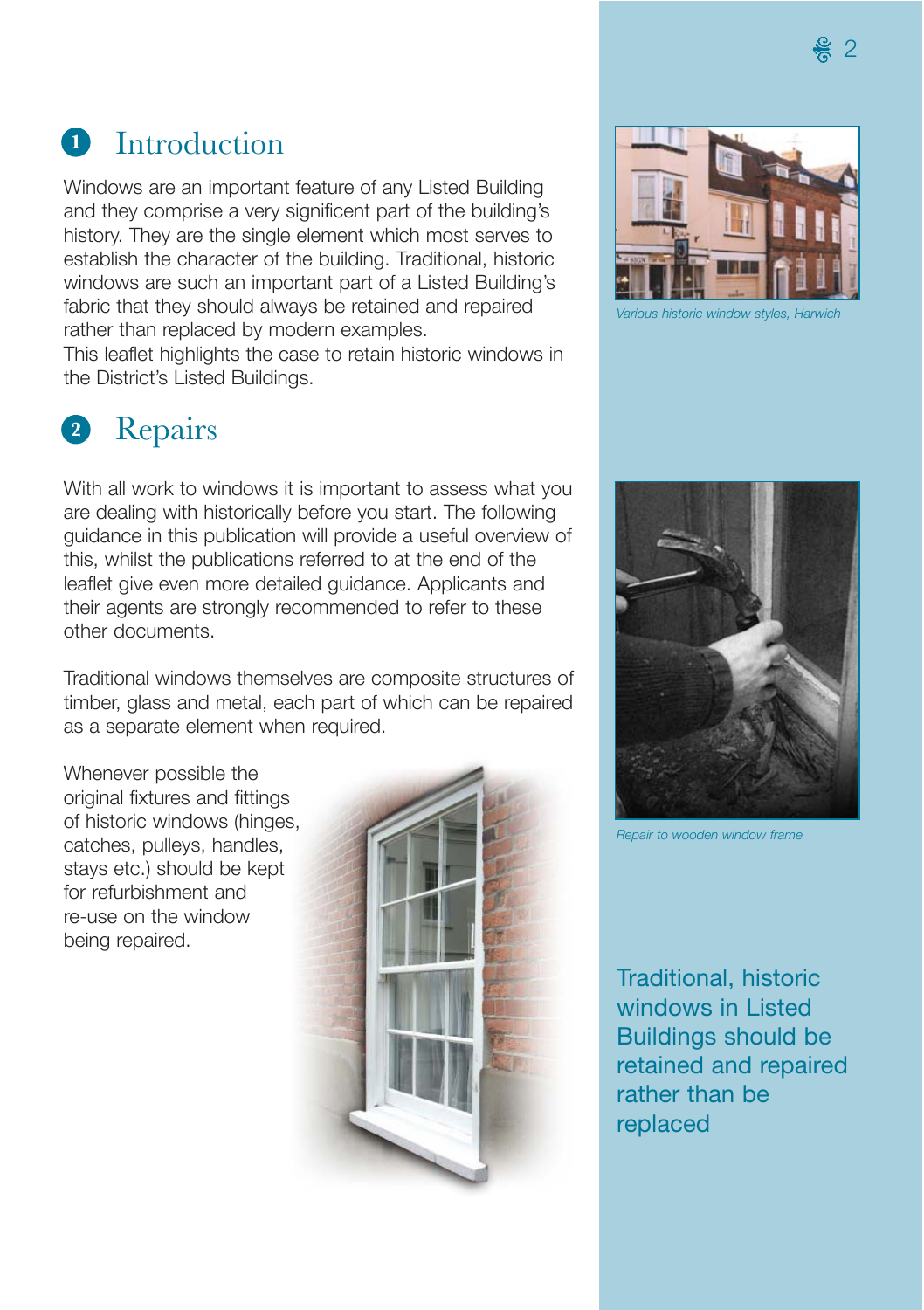

*Old illustrations of glass making*



*Horizontal sliding sash window*



*Horizontal sliding sash window – local example*

#### Glass **3**

When carrying out repairs to historic windows it is important to save for re-use any old glass, which can be carefully removed from old frames by a skilled joiner. This has irreplaceable qualities of unevenness due to the original process of manufacture : cylinder glass was produced by opening out a large blown cylinder of glass whilst Crown glass was produced by spinning a large disc. The centre of this disc, where the pontil was attached, is the bullseye which was generally used in an out of sight location or recycled rather than used as a fake picturesque add on as it is today. The flaws in historic glass catch the light and show off defects which cannot be found in modern glass.

Horticultural glass is a modern substitute that exhibits such defects to some degree and can be used in repairs. When reglazing sash windows, care should be taken to adjust the sash weights for any change in the balance of weights caused by different thickness of glass. In general upper sashes should be slightly lighter than the weights, whilst lower sashes should be slightly heavier. Any glazing should be undertaken using a traditional linseed oil putty rather than modern compounds. Timber beading, which increases the apparent thickness of glazing bars, is particularly unwelcome.

#### Frames **4**

Careful repairs to timber work, maintaining the maximum amount of historic fabric, are preferable to carrying out new work. New sections of framing can be pieced in to match the glazing bars replaced, using existing parts as a pattern. It should be noted that casement frames were traditionally inset within their overall frames, rather than projecting proud of their surrounds as in the weathered casements so popular amongst modern mass-produced window manufacturers.

Sashes can be easily removed from their frames by removing the staff beads on the inside. Sashcords can easily be replaced, access being gained to the sash weights via the removable pockets at the bottom of the pulley stiles. Replacement cords can be in jute, cotton or nylon. The styles of sashes should not be painted but lubricated with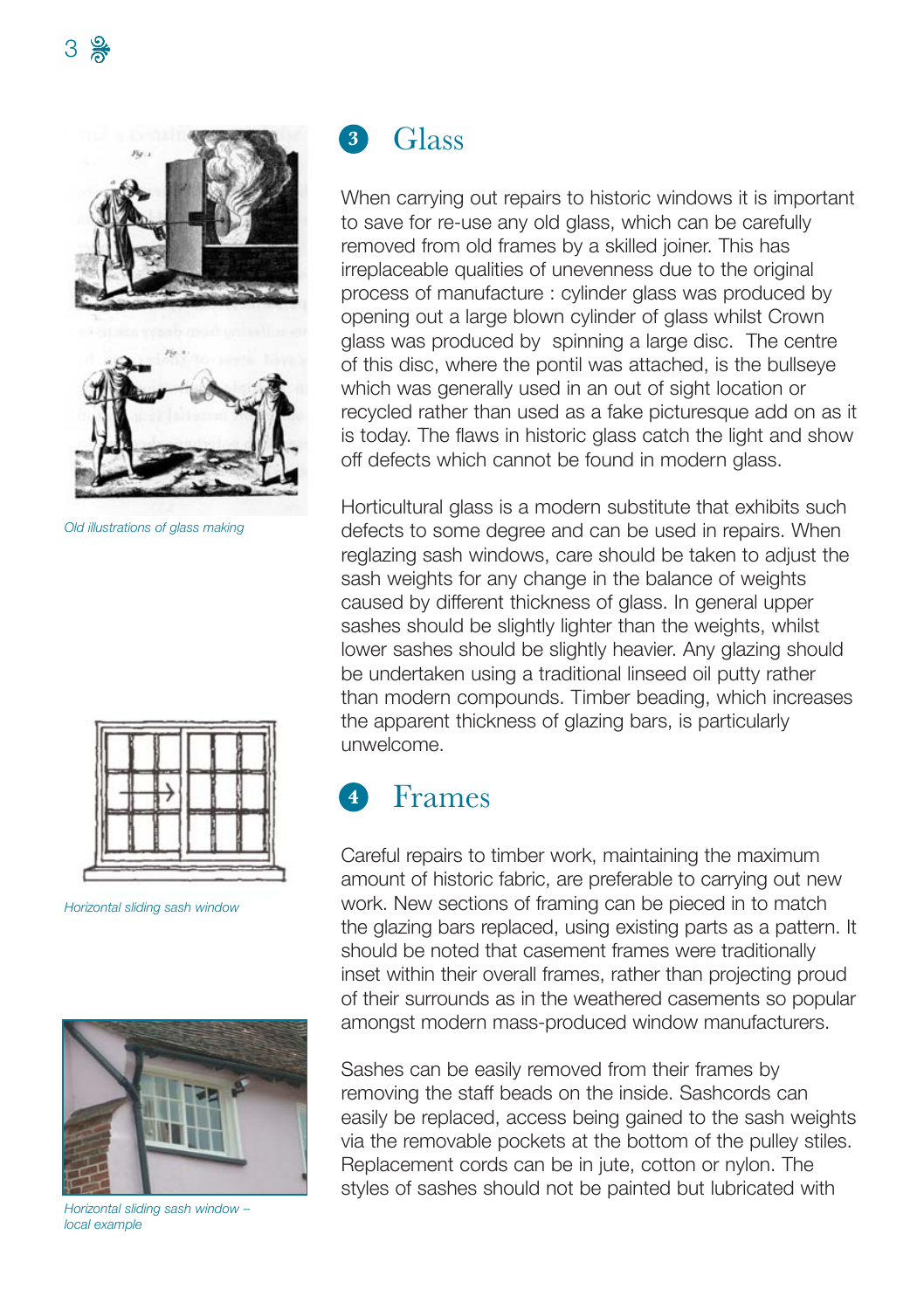wax, and not eased after a building has remained empty for some time as heat and ventilation can often do the trick.

The appropriate finish for historic windows after the 17th Century is generally paint, most often white, and certainly not a modern stain. For complete authenticity on a Grade I or II\* Listed Building, permission can be obtained to use a traditional lead based paint.

# Window Surrounds **5**

When renovating a window by repair it is important to remedy at the same time any defects in the surrounding fabric that may have initiated the original decay in the window. In this way the repaired material can be guaranteed a longer life. It is thus important to detail the surrounds to replacement or repaired windows properly.

On rendered walls a lay board is often fixed above the window head to throw off the rain and give a pleasing shadow line. Moulded surrounds should be carefully repaired or reinstated using the original as a pattern.

Sill details are also important to maintain their projection varying with different window types. Timber sills are particularly vulnerable to rot and if replaced should be of oak or other durable native hardwood.

# A History of Window Types **6**

**a).** Windows originated in timber-framed houses as openings within the frame provided to let light in : the diamond or square cross section mullions of early windows generally followed the lines of the building's timber framing. They were originally unglazed and usually had an internal timber sliding or hinged shutter, the grooves for this being the only remaining clue to their former existence.

**b).** In the 16th Century. Along with the ceiling of rooms and the provision of floors and chimneys to former open halls windows began to be glazed. Small diamond shaped panes of glass, known as quarries were set in lead cames in fixed or opening iron casement frames within the overall mullioned framework. These usually had ovolo mouldings providing a ledge for fixing the lights using nails.



### **Sash window construction**

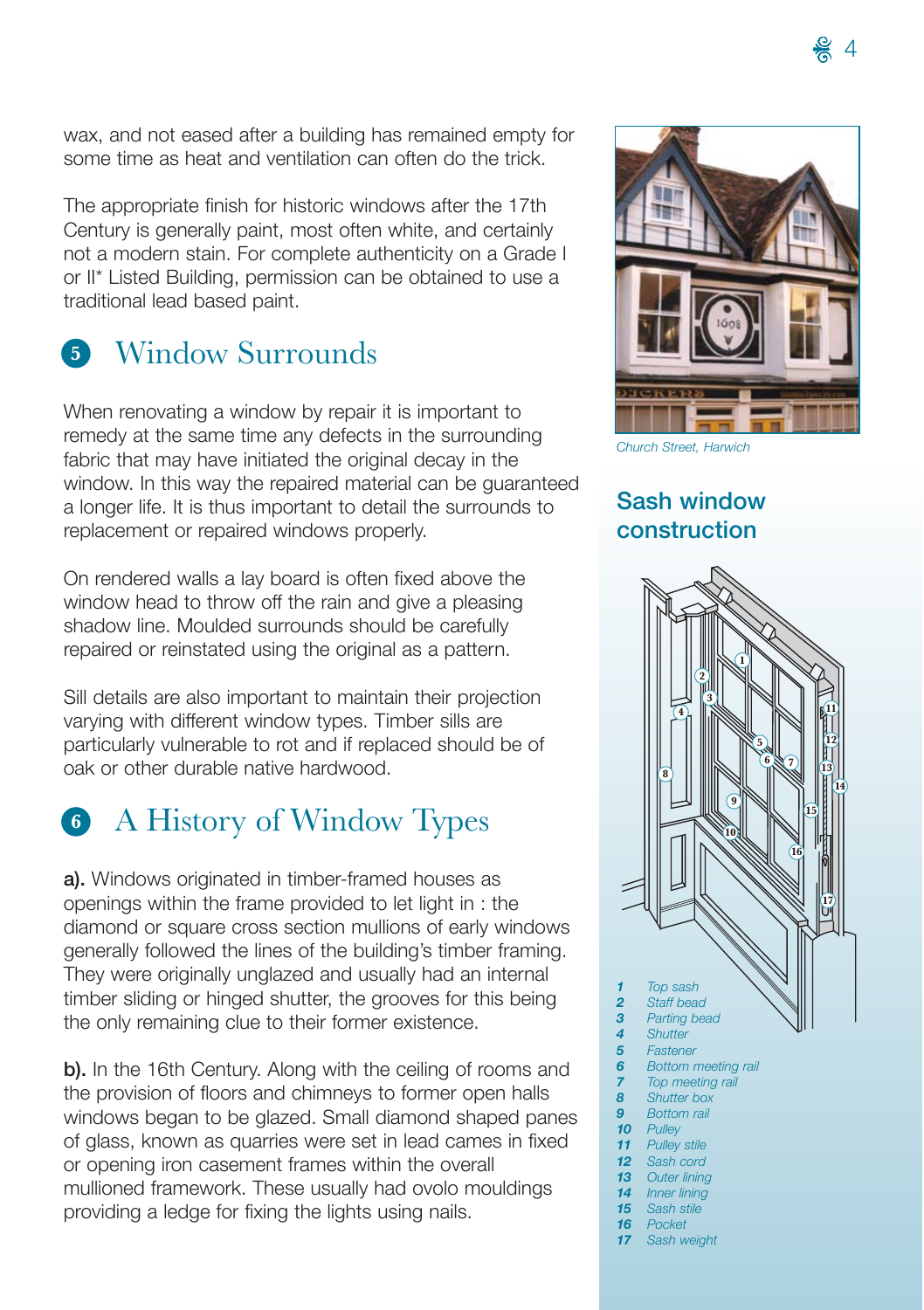- *A Late 17th Century cross window with leaded lights*
- *B Late 17th century eight over eight sash*
- *C Early 18th century sash*

5 &

- *D Early 18th century sash with segmental headed arch*
- *E Late 18th century six over six sash*
- *F Regency window with margin lights*







**c).** In the 17th Century the mullion and transom type of window was developed. Usually in oak with leaded light glazing it represents a transitional type towards more vertically oriented windows. The basic pattern was still in use in the nineteenth century but in painted softwood with nine large panes of glass.

**d).** In the 18th Century, with the greater availability of softwood and larger panes of glass, the side hung timber casement developed from mullioned windows as a cheaper form of construction. Usually with two lights it was less suitable for classical buildings but was commonly used in domestic and gothic style buildings where a central mullion was acceptable.

**e).** Another more domestic type of window form is the "Yorkshire sash", a horizontally sliding version of the norm, which did not require the elaborate counterweight system of vertical sashes. This, as its name suggests, was more prevalent in the North of England but there some examples in Tendring (See page 3).

*Right: 15th Century former farmhouse, The Moot Hall, Clacton with square leaded mullion and transom windows*

*Below: Ancient House, Ardleigh*

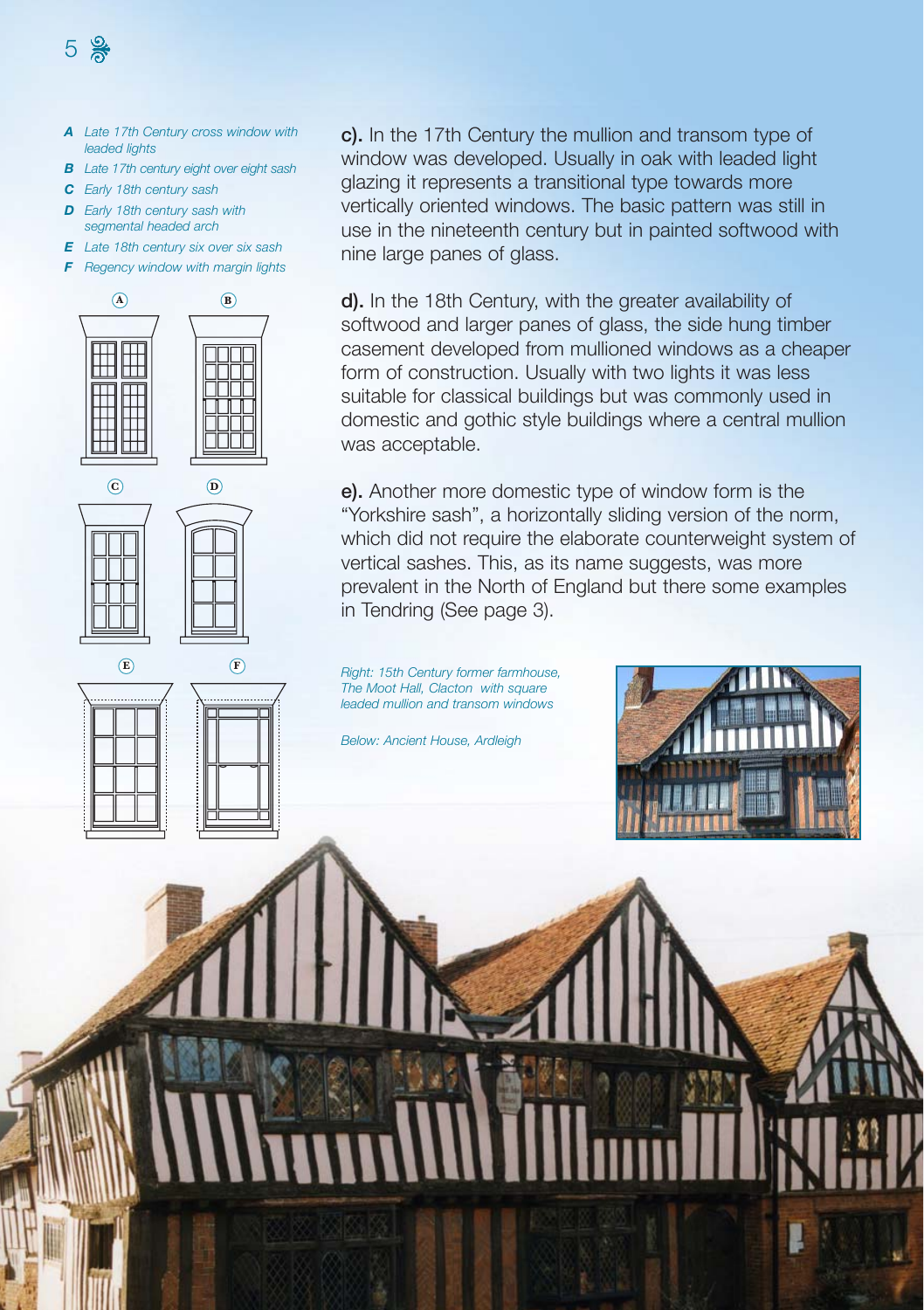**f).** From the late 17th Century the double hung vertical sliding sash was increasingly used, usually in painted softwood. This presented a more vertically orientated opening in keeping with the fashionable classical proportions being adopted for buildings. Early examples have quite thick ovolo moulded glazing bars and exposed sash boxes containing the counterweights, set flush with the outer face of the wall. Sometimes only one of the sashes was hung.

**g).** The London Building Acts of 1709 and 1774 required firstly that sashes be set back 4 inches from the wall face and secondly rebated behind the wall face as a fire precaution. These styles of sash boxes both spread as fashions to the provinces some 20 years later. Gradually through the 18th Century panes of glass became bigger and glazing bars thinner, using lamb's tongue or ogee mouldings. By the end of the 18th century sash windows were also produced with rounded or gothic heads, whilst by the 1830's the margin lights became fashionable.

**h).** In the 19th Century sash windows generally had fewer but larger panes, as a consequence of improved methods of manufacture, together with even thinner glazing bars. This left the sash frame vulnerable to stress and rot particularly at the corners, and resulted in the introduction of horned sashes *(see right)* with a stronger through tenon joint from mid-century onwards.

**i).** Late Victorian / Edwardian (Early 20th Century) In the late Victorian and Edwardian period the Arts and Crafts style properties produced sash windows with segmental heads, flush sash boxes, and sometimes Art Noveau style leaded glazing in the upper sashes. They illustrate the influence of the Queen Anne revival at that time. Also during this period there is considerable evidence of a revival of the flat frame casement window.

The insertion of factory made standard windows of all kinds is almost always damaging to the character and appearance of historic buildings



*Early mullion window originally unglazed*



*The Library, Frinton-on-Sea displaying varying window styles*



*Ringed - Horned Sashes*



*The Grand - Clacton (1897)*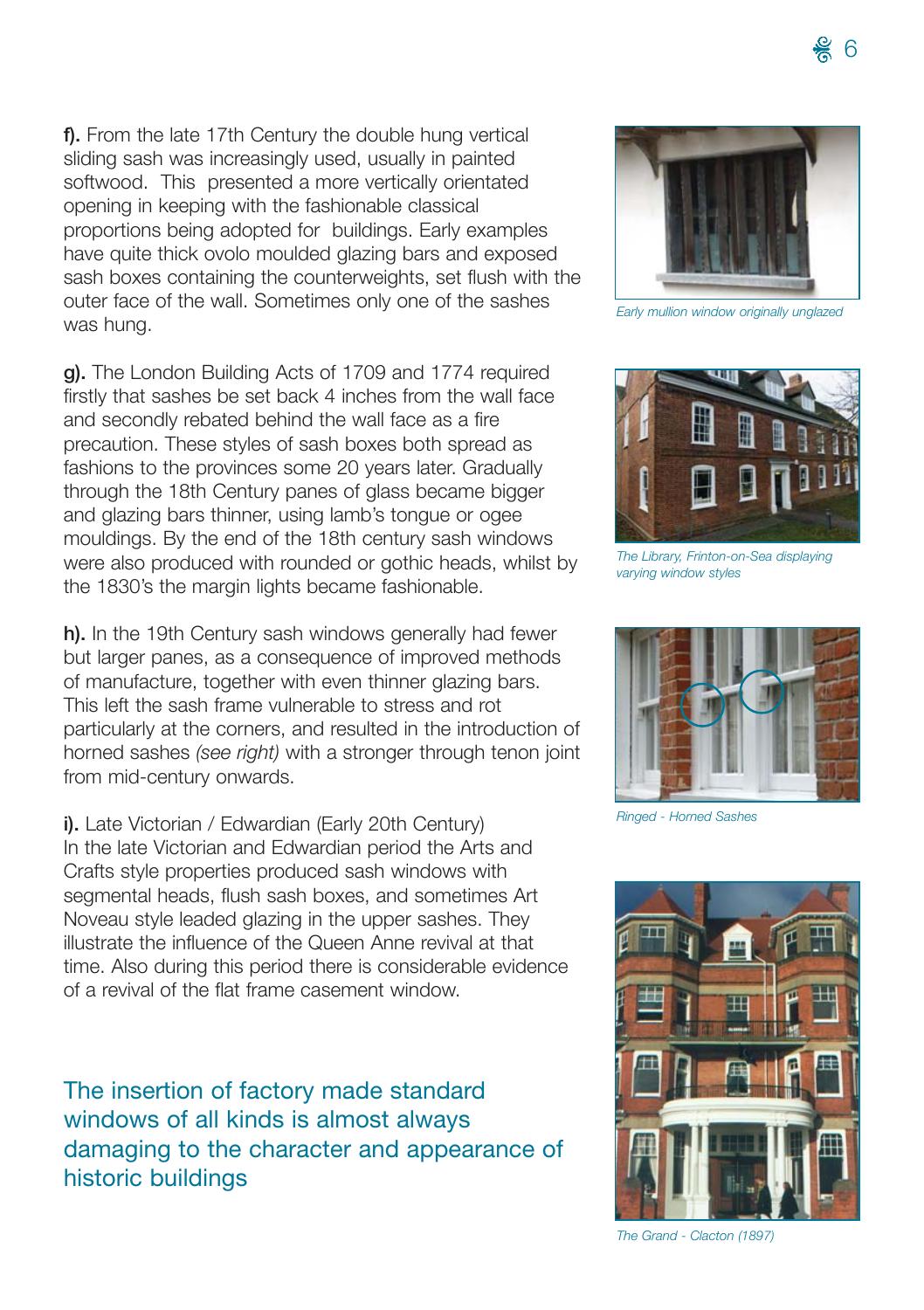

*Church Street, Harwich*



*Impressive Listed Building group in Harwich with various window styles*

#### **j).** Metal framed windows - 1930's

During the 1930's Modern Movement or Art Deco buildings were constructed with mild steel windows. The largest surviving group of such buildings in Tendring District can be found in Frinton where at present three examples are listed. The retention of the original steel framed windows is an important factor in the conservation of these buildings but where replacement is considered necessary exact copies of the originals must be sought.

#### Glazing Bars **7**

The earliest glazing bars of both sash and casement windows were numerous and thick. On the inside they were moulded to deflect light and reduce glare. On the outside they were rebated to take the glass pane, held in place by putty as they are to this day.

Over the years the cross-sectional area of glazing bars gradually reduced, eventually reaching a point in the late 18th and early 19th Century when width was as little as 13mm (half an inch). As a result these narrow bars were often made of hardwood or even metal. At the same time the size of the glass panes increased considerably.

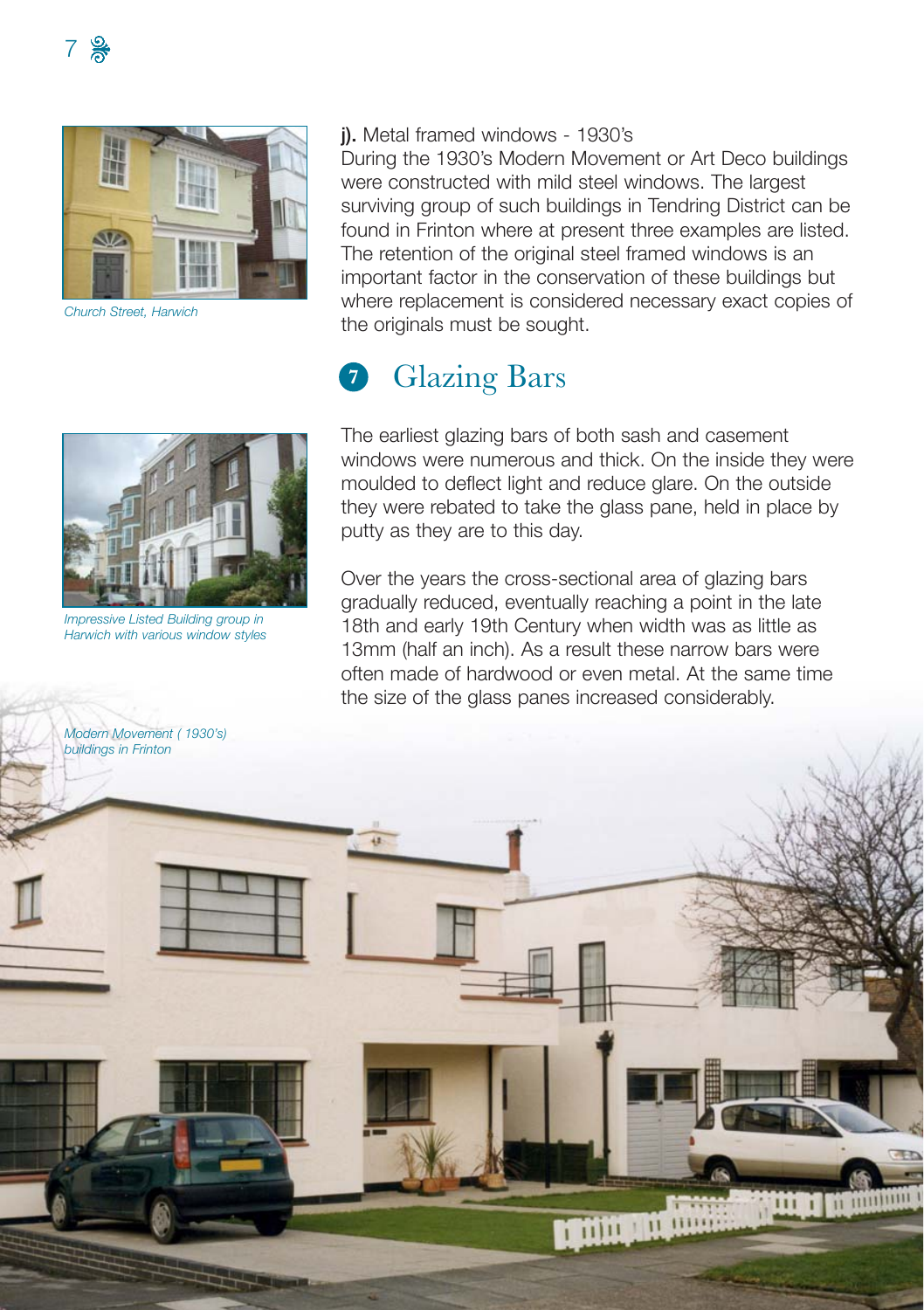### **Glazing Bars**



| <b>Source</b>        |                        |
|----------------------|------------------------|
| <b>Hampton Court</b> | <b>Cupola of Eagle</b> |
|                      | House, Mitchem         |
| Date                 |                        |
| 1689-94              | 1705                   |
| Width                |                        |
| 40 <sub>mm</sub>     | 30 <sub>mm</sub>       |
| <b>Depth</b>         |                        |
| 42mm                 | 33mm                   |



| <b>Source</b>    |            |                      |
|------------------|------------|----------------------|
| <b>Berners</b>   | The Barons | <b>Beford Square</b> |
| I ondon          | Reigate    | I ondon              |
| Date             |            |                      |
| c1750            | 1721       | 1775-86              |
| Width            |            |                      |
| $22$ mm          | 19mm       | 15mm                 |
| <b>Depth</b>     |            |                      |
| 44 <sub>mm</sub> | 32mm       | 40mm                 |



| <b>Typical Victorian</b> | <b>Typical modern</b> |
|--------------------------|-----------------------|
| 'lamb's tonque (repo)    | double glazing bar    |
| Width                    |                       |
| 15mm                     | 45mm                  |
| <b>Depth</b>             |                       |
| 35mm                     | 64 <sub>mm</sub>      |

# New Windows **8**

The complete replacement of windows should only be a last resort and in a Listed Building this will require consent. If this is done, particular attention should be paid to the use of original mouldings and accurate setting out to the original pattern. With replacement casements the inclusion of addtional night vents unbalances a window's elevation and is inappropriate. Most historic windows have already survived periods measured in hundreds of years, although only constructed of deal, a slow grown pine. If properly repaired and reasonably maintained they can be expected to last at least as long again.

Additional or redesigned windows in a listed building, or extension to it should always follow the design criteria already mentioned and be based on authentic precedents.

Applications for Listed Building Consent and Planning Permission for replacement windows must be supported by sufficiently detailed scaled plans at least 1:20 scale. Such plans must depict not only the overall window opening but also the constituent parts of the frame, including the opening lights. The proportions and widths of the glazing bars must be shown which is best done by a combination of detailed elevation and large scale section through the frame.



*Six over six Sash Window, Harwich*



*Late 19th Century windows, Church Street, Harwich*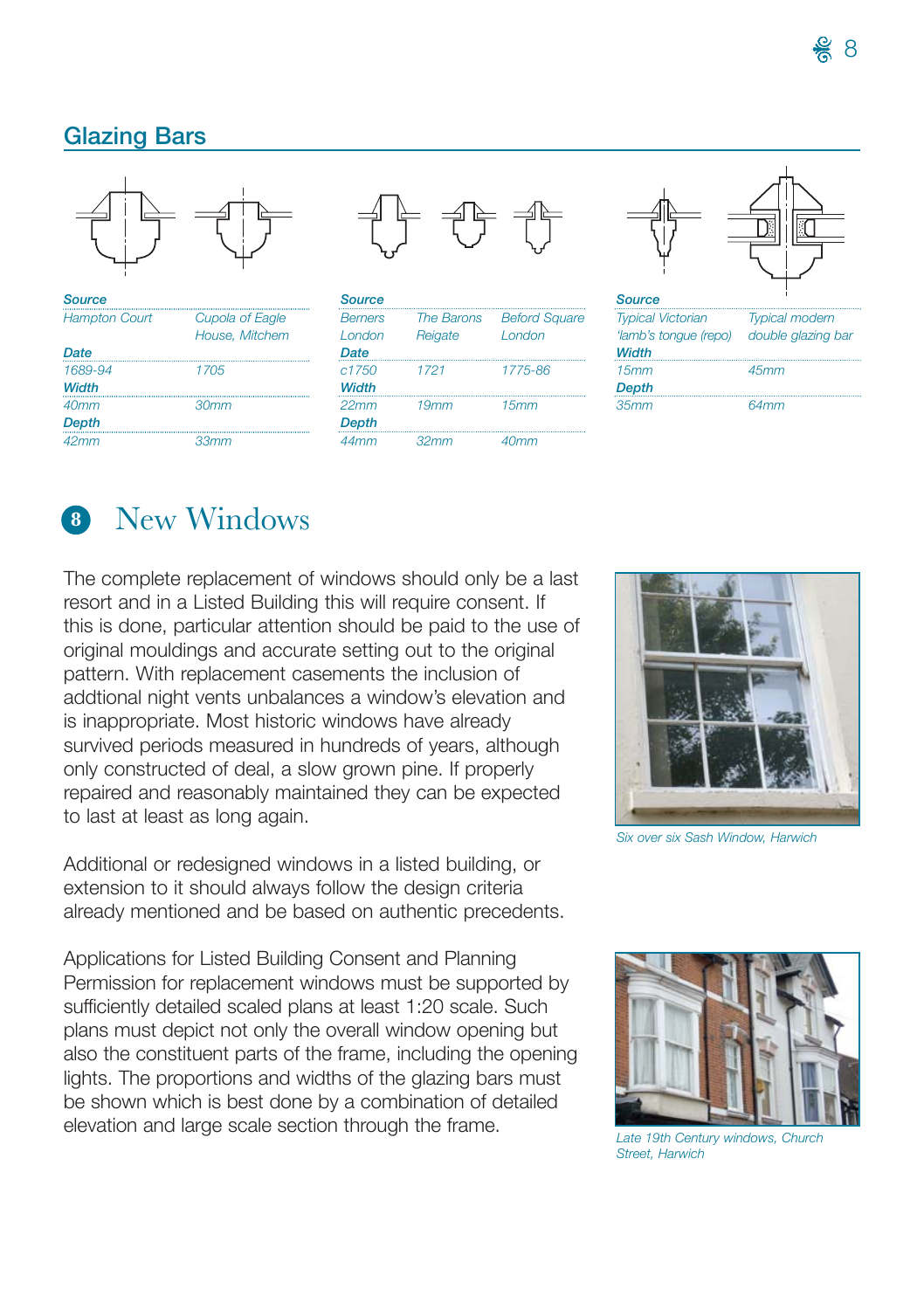

*Impressive three storey bay windows in Grade II\* Listed Building, Harwich*

### **9** Retaining and Improving Existing Windows

Where original examples exist they should be repaired wherever possible rather than be replaced. If replacement is unavoidable then the new windows should be historically accurate.

Modern, usually double glazed replacements in metal or plastic frames are definitely not appropriate in historic buildings. The relative improvement of comfort with doubleglazing is very little in an older building where the walls can account for the major proportion of heat loss.

Whilst still maintaining the existing windows, the improved performance of modern windows can be achieved in a number of different ways which have less impact on the historic fabric. These include the use of draught strips, secondary glazing and the refurbishment of original shutters. Further information is shown in the English Heritage publication "Energy conservation in traditional buildings." 2008.

# **1 2 3 4 5 6 7 8 9 10**  $\frac{1}{2}$   $\sqrt{2}$ <sup>3</sup> **4 7 <sup>5</sup> <sup>10</sup> 8 9 6 8**

### **Diagram of different window insulation**

- **Plastic or sprung V or Z -strip 1**
- **Glued or painted silocone 2 rubber tubing**
- **Parting bead (Ventrolla) 3**
- **Meeting rail brush (Ventrolla) 4**
- **5** Bottom sash or sill brush **(Ventrolla)**
- **Parting bead weatherstrip 6 (Mighton)**
- **Brush for meeting rails 7 (Draughtseal)**
- **Standard weatherstrip 8 (Mighton)**
- **Staff bead or button rod 9 (Ventrolla)**
- **Silicone seal (Draughtseal) 10**

*Redrawn from English Heritage publication " Energy Conservation in traditional buildings*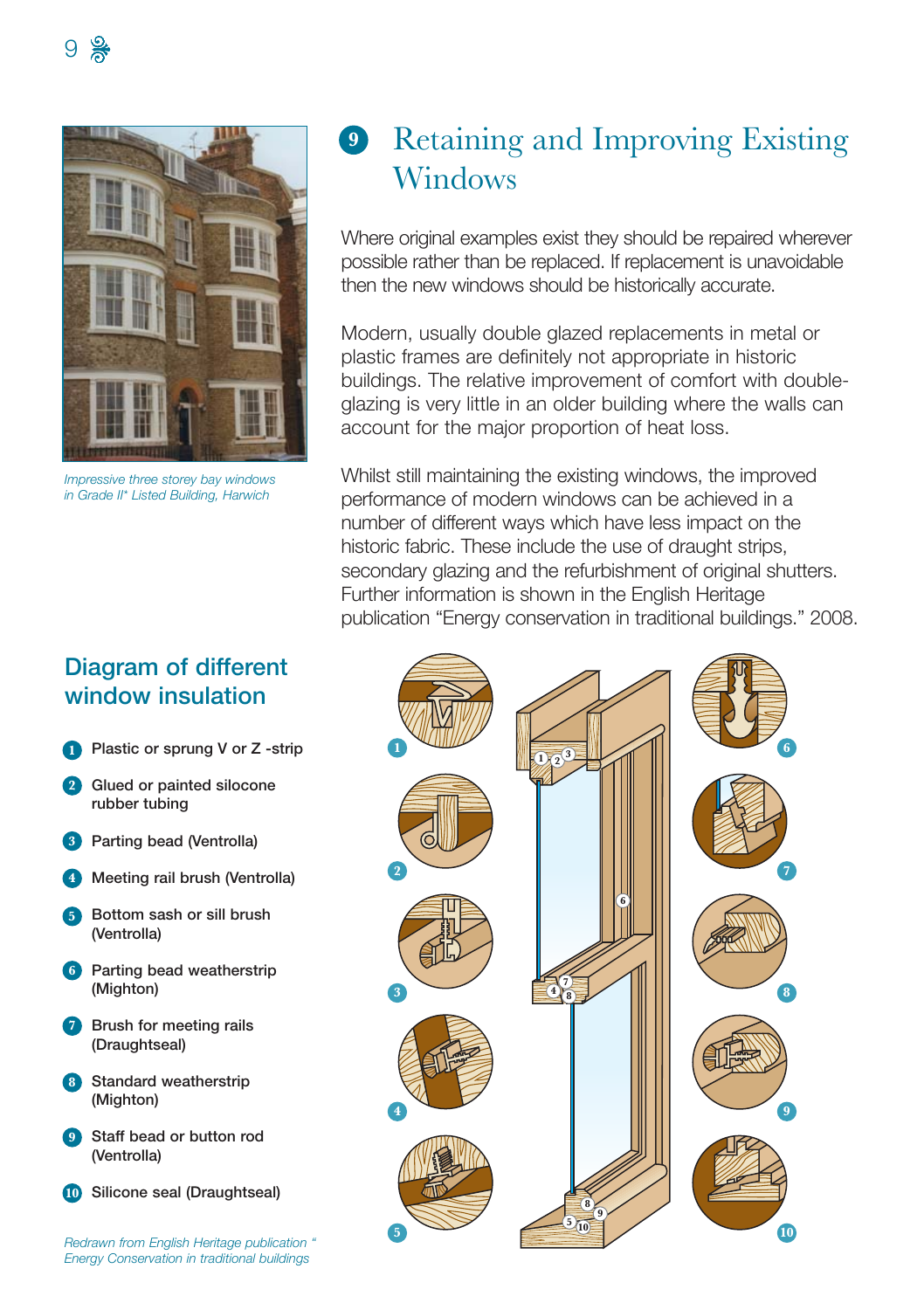## Listed Buildings - Applications **10** for Consent

Applications for Listed Building Consent do not attract a fee which is a recognition that there is a cost incurred in preparing the necessary quality of plans required to accompany such applications. The Council strongly advises the owners of Listed Buildings to engage properly qualified and experienced professionals to prepare such applications.

Such professionals can also provide advice on methods of repair. Wherever possible the Council expects owners of Listed Buildings to explore repair of historic fabric rather than seek to replace it with modern materials.

The advice in this series of leaflets draws on a variety of specialist publications prepared by other organisations including Essex County Council, English Heritage, S.P.A.B. Links to these publications and/or the organisations' websites are given at the end of each leaflet.

# Further information **11**

The Georgian Group Guides No. 1 Windows

SPAB Technical Pamphlet 13: The Repair of Wood Windows

English Heritage Listed Building Guidance Leaflet: Sash Windows

English Heritage Listed Building Guidance Leaflet: Dormer Windows

English Heritage Window Comparisons Framing Opinions Leaflet 5

English Heritage Energy Conservation in Traditional Building 2008

Essex County Council: The Conservation and Renewal of Timber Windows 2000

Windows: History, Repair and Conservation. Donhead 2007.

### Other useful sources of information?

There are various national organisations providing design advice and guidance in relation to Window and Window Details. These include the following:

**English Heritage** www.english-heritage.org.uk

**Historic Environment Local Management - HELM** www.helm.org.uk

**Society for the Protection of Ancient Buildings - SPAB** www.spab.org.uk

**The Victorian Society** www.victorian-society.org.uk

**The Georgian Group** www.georgiangroup.org.uk

**The Twentieth Century Society** www.c20society.demon.co.uk

**Institute of Historic Building Conservation** www.ihbc.org.uk

**Historic Towns Forum** www.historictownsforum.org.uk

**Essex County Council** www.essex.gov.uk

**Communities and Local Government** www.communities.gov.uk

Note; Tendring District Council is not responsible for the content of any external websites.